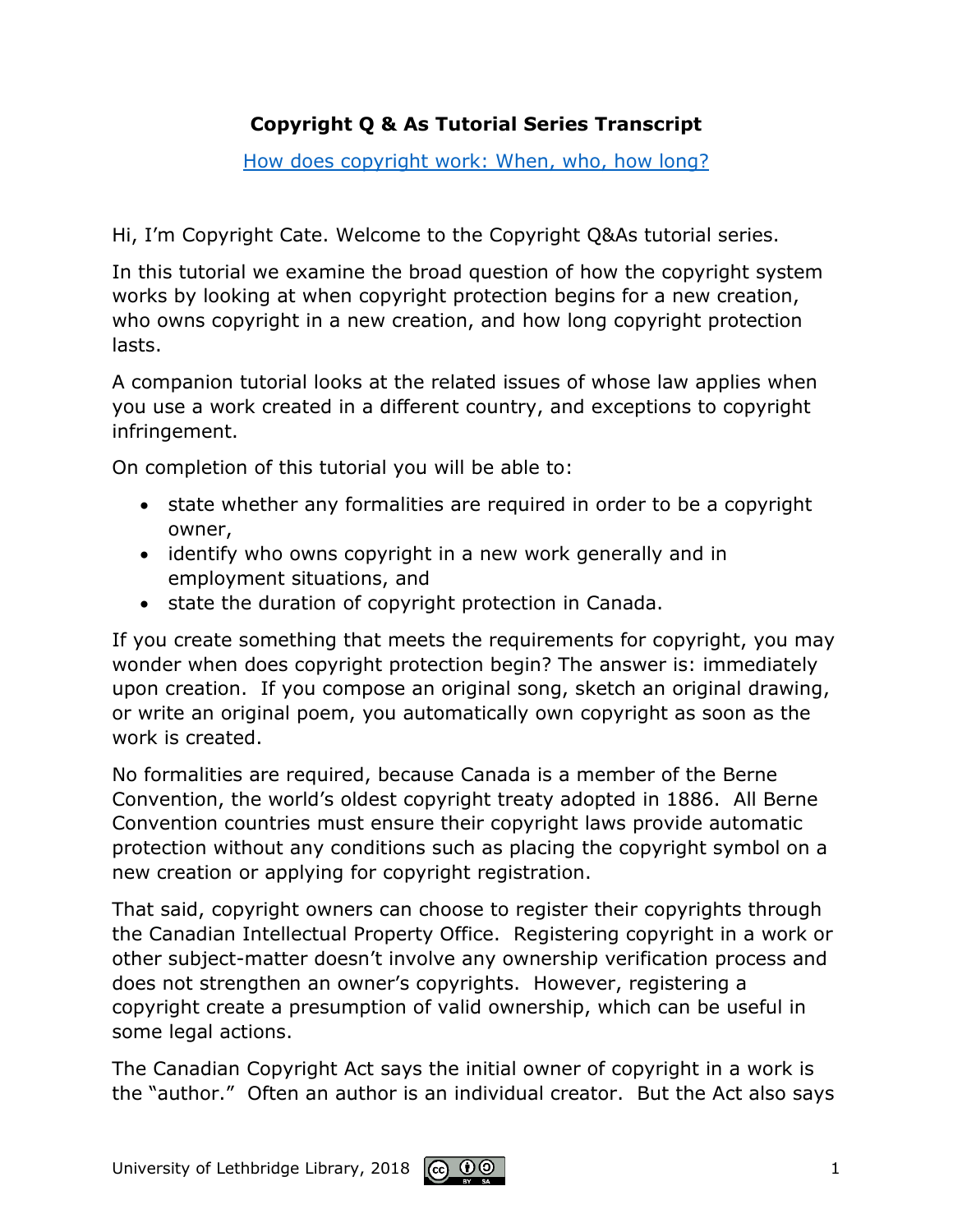if an author creates a work as part of his or her duties as an employee, the employer owns the copyright unless there is an agreement to the contrary.

In addition to individuals and employers, there is a third kind of copyright owner, the Crown, or in other words, the government. The Copyright Act says,

*"where any work is . . prepared or published by or under the direction or control of Her Majesty or any government department, the copyright in the work shall, subject to any agreement with the author, belong to Her Majesty."*

As for a performer's performance, sound recording, or broadcast signal, the Act says the owner of copyright is the performer, the sound recording maker, or the broadcaster, respectively.

Keep in mind, though, that only authors or performers who are individuals can own moral rights. Moral rights in a work or performer's performance cannot be transferred to another individual or to an employer or government department although they can be waived.

You might assume that copyright lasts forever, but in fact the duration of copyright is limited. The protection period granted by the world's first copyright act, the Statute of Anne, was 14 years for new books, and 21 years for books already printed at the time the Statute was enacted.

In general, the minimum duration of copyright for Berne Convention countries, which includes Canada, is the life of the author plus 50 years. When the author isn't known or is not an individual, in most cases copyright in Canada lasts for 50 years after the work or other subject-matter is created.

One exception to this general rule is sound recordings. A 2015 amendment to the Copyright Act provides that if a sound recording is published before copyright expires, copyright lasts for 70 years after first publication or 100 years after first fixation, whichever is earliest.

Remember, though, that the term of copyright for a work whose author is known will always hinge on the length of the author's life, even if the author assigned the copyright to another person.

Additionally, when a work is jointly authored by two or more authors and their identities are known, copyright lasts for the life of the last surviving author plus 50 years.